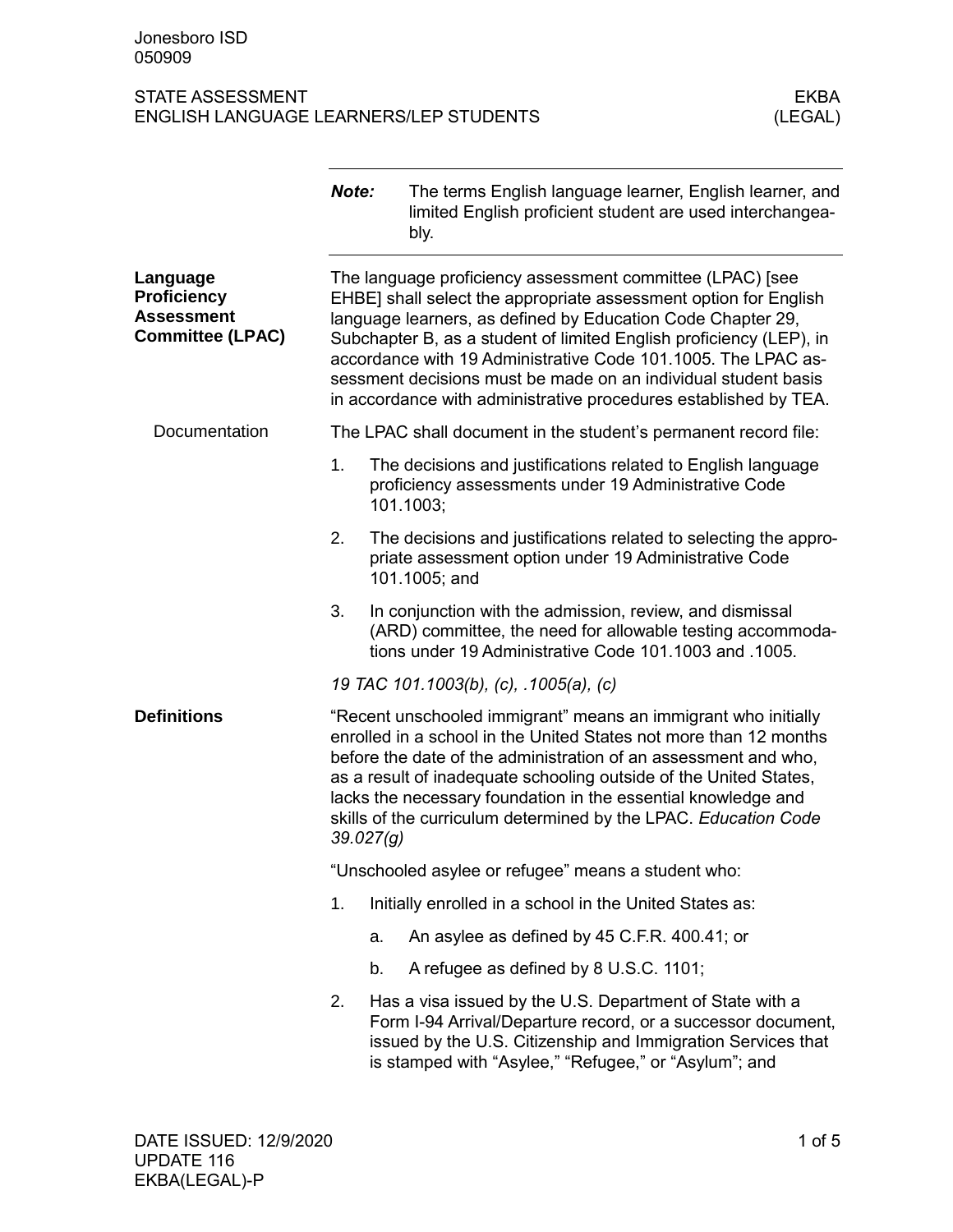| Education Code 39.027(a-1); 19 TAC 101.1005(c)<br>or no formal schooling outside the United States such that the<br>asylee or refugee lacks basic literacy in his or her primary lan-<br>guage upon enrollment in school in the United States. 19 TAC<br>101.1005(d)<br><b>English Language</b><br><b>Proficiency Tests</b><br>Subchapter B, [see EKB] and federal requirements. 19 TAC<br>101.1003(a)<br><b>Limitations on</b><br><b>Exemptions</b><br><b>First Year After</b><br>Enrollment<br><b>Subsequent Years</b><br>the administration of the state assessment for up to:<br>1.<br>immigrant or is in a grade for which no assessment instru-<br>2.<br>refugee. | 3.<br>As a result of inadequate schooling outside of the United<br>States, lacks the necessary foundation in the essential<br>knowledge and skills of the curriculum prescribed under Edu-<br>cation Code 28.002, as determined by the LPAC established<br>under Education Code 29.063.                                                                                                                                                                                             |  |
|-------------------------------------------------------------------------------------------------------------------------------------------------------------------------------------------------------------------------------------------------------------------------------------------------------------------------------------------------------------------------------------------------------------------------------------------------------------------------------------------------------------------------------------------------------------------------------------------------------------------------------------------------------------------------|-------------------------------------------------------------------------------------------------------------------------------------------------------------------------------------------------------------------------------------------------------------------------------------------------------------------------------------------------------------------------------------------------------------------------------------------------------------------------------------|--|
|                                                                                                                                                                                                                                                                                                                                                                                                                                                                                                                                                                                                                                                                         |                                                                                                                                                                                                                                                                                                                                                                                                                                                                                     |  |
|                                                                                                                                                                                                                                                                                                                                                                                                                                                                                                                                                                                                                                                                         | "Inadequate schooling outside the United States" is defined as little                                                                                                                                                                                                                                                                                                                                                                                                               |  |
|                                                                                                                                                                                                                                                                                                                                                                                                                                                                                                                                                                                                                                                                         | In kindergarten through grade 12, an English learner shall be ad-<br>ministered state-identified English language proficiency assess-<br>ments annually in listening, speaking, reading, and writing to fulfill<br>state assessment requirements under Education Code Chapter 39,                                                                                                                                                                                                   |  |
|                                                                                                                                                                                                                                                                                                                                                                                                                                                                                                                                                                                                                                                                         | A LEP student may be administered an accommodated or alterna-<br>tive assessment instrument or may be granted an exemption from<br>or a postponement of the administration of the state assessment<br>for up to one year after initial enrollment in a school in the United<br>States if the student has not demonstrated proficiency in English<br>as determined by the assessment system developed to evaluate<br>academic progress of a LEP student. Education Code 39.027(a)(1) |  |
|                                                                                                                                                                                                                                                                                                                                                                                                                                                                                                                                                                                                                                                                         | A LEP student granted the initial exemption period above may be<br>administered an accommodated or alternative assessment instru-<br>ment or may be granted an exemption from or a postponement of                                                                                                                                                                                                                                                                                  |  |
|                                                                                                                                                                                                                                                                                                                                                                                                                                                                                                                                                                                                                                                                         | An additional two years if the student is a recent unschooled<br>ment in the primary language of the student is available; or                                                                                                                                                                                                                                                                                                                                                       |  |
|                                                                                                                                                                                                                                                                                                                                                                                                                                                                                                                                                                                                                                                                         | An additional four years if the student's initial enrollment in a<br>school in the United States was as an unschooled asylee or                                                                                                                                                                                                                                                                                                                                                     |  |
| manner.                                                                                                                                                                                                                                                                                                                                                                                                                                                                                                                                                                                                                                                                 | The LPAC must determine that the student lacks the academic lan-<br>guage proficiency in English necessary for an assessment in Eng-<br>lish to measure the student's academic progress in a valid, reliable                                                                                                                                                                                                                                                                        |  |
| Minimum Days for<br>Enrollment<br>in the United States for a period of at least 60 consecutive days                                                                                                                                                                                                                                                                                                                                                                                                                                                                                                                                                                     | Regardless of the date on which the student initially enrolled in a<br>school in the United States, unless a student is enrolled in a school                                                                                                                                                                                                                                                                                                                                        |  |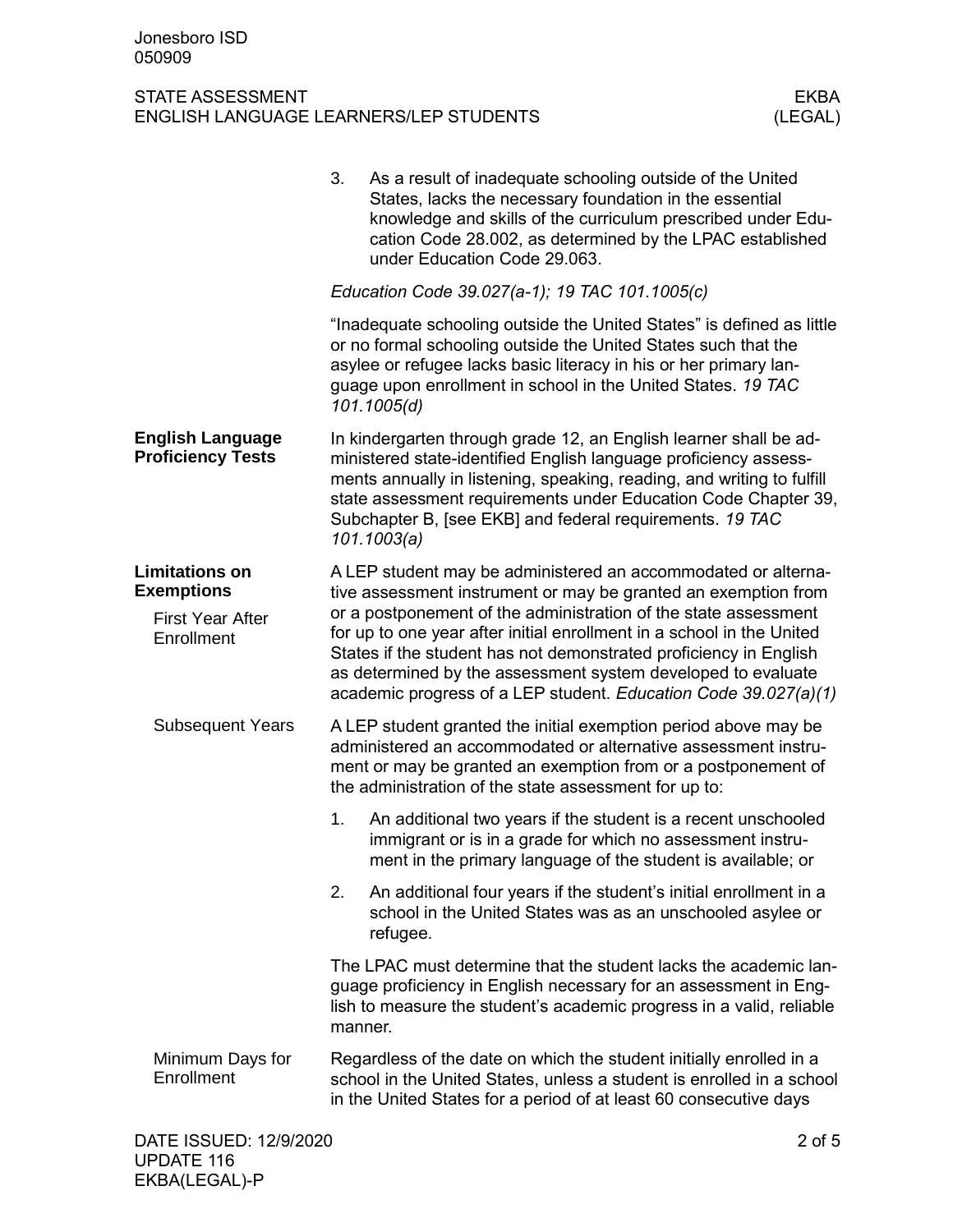|                                                      | during a year, the student may not be considered to be enrolled in<br>a school in the United States for that year for the purpose of deter-<br>mining a number of years under Education Code 39.027(a)(1), (2),<br>or $(3)$ .                                                                                                                                                                                              |
|------------------------------------------------------|----------------------------------------------------------------------------------------------------------------------------------------------------------------------------------------------------------------------------------------------------------------------------------------------------------------------------------------------------------------------------------------------------------------------------|
|                                                      | Education Code 39.027(a)(1)-(2), (a-1), (a-2), (g)                                                                                                                                                                                                                                                                                                                                                                         |
| <b>Testing in Grades</b><br>$3 - 8$                  | An English language learner shall participate in the grades 3–8 as-<br>sessments and, except as provided below, shall be administered<br>the general form of the English-version state assessment.                                                                                                                                                                                                                         |
| Spanish-Version<br>Assessment                        | A Spanish-speaking English language learner in grades 3-5 may<br>be administered the state's Spanish-version assessment if an as-<br>sessment in Spanish will provide the most appropriate measure of<br>the student's academic progress.                                                                                                                                                                                  |
| Linguistically<br>Accommodated<br><b>Assessments</b> | An English language learner in grade 3 or higher may be adminis-<br>tered the linguistically accommodated English version of the state's<br>mathematics, science, or social studies assessment if:                                                                                                                                                                                                                         |
|                                                      | 1.<br>A Spanish-version assessment does not exist or is not the<br>most appropriate measure of the student's academic pro-<br>gress;                                                                                                                                                                                                                                                                                       |
|                                                      | 2.<br>The student has not yet demonstrated English language profi-<br>ciency in reading as determined by the English language pro-<br>ficiency assessments required above [see English Language<br>Proficiency Tests, above]; and                                                                                                                                                                                          |
|                                                      | 3.<br>The student has been enrolled in U.S. schools for three<br>school years or less or qualifies as an unschooled asylee or<br>refugee enrolled in U.S. schools for five school years or less<br>[see Definitions, above].                                                                                                                                                                                               |
| Exemption for<br>Asylee or Refugee                   | An unschooled asylee or refugee who meets the criteria at Span-<br>ish-Version Assessment and Linguistically Accommodated Assess-<br>ments above shall be granted an exemption from an administration<br>of an assessment instrument under Education Code 39.023(a), (b),<br>or (I). This exemption will only apply during the school year an un-<br>schooled asylee or refugee is first enrolled in a U.S. public school. |
|                                                      | 19 TAC 101.1005(b), (c)                                                                                                                                                                                                                                                                                                                                                                                                    |
| <b>Refusal of Services</b>                           | An English language learner whose parent or guardian has de-<br>clined bilingual education/ESL services is not eligible for special<br>assessment, accommodation, or accountability provisions made<br>available to English language learners on the basis of limited Eng-<br>lish proficiency. 19 TAC 101.1005(f)                                                                                                         |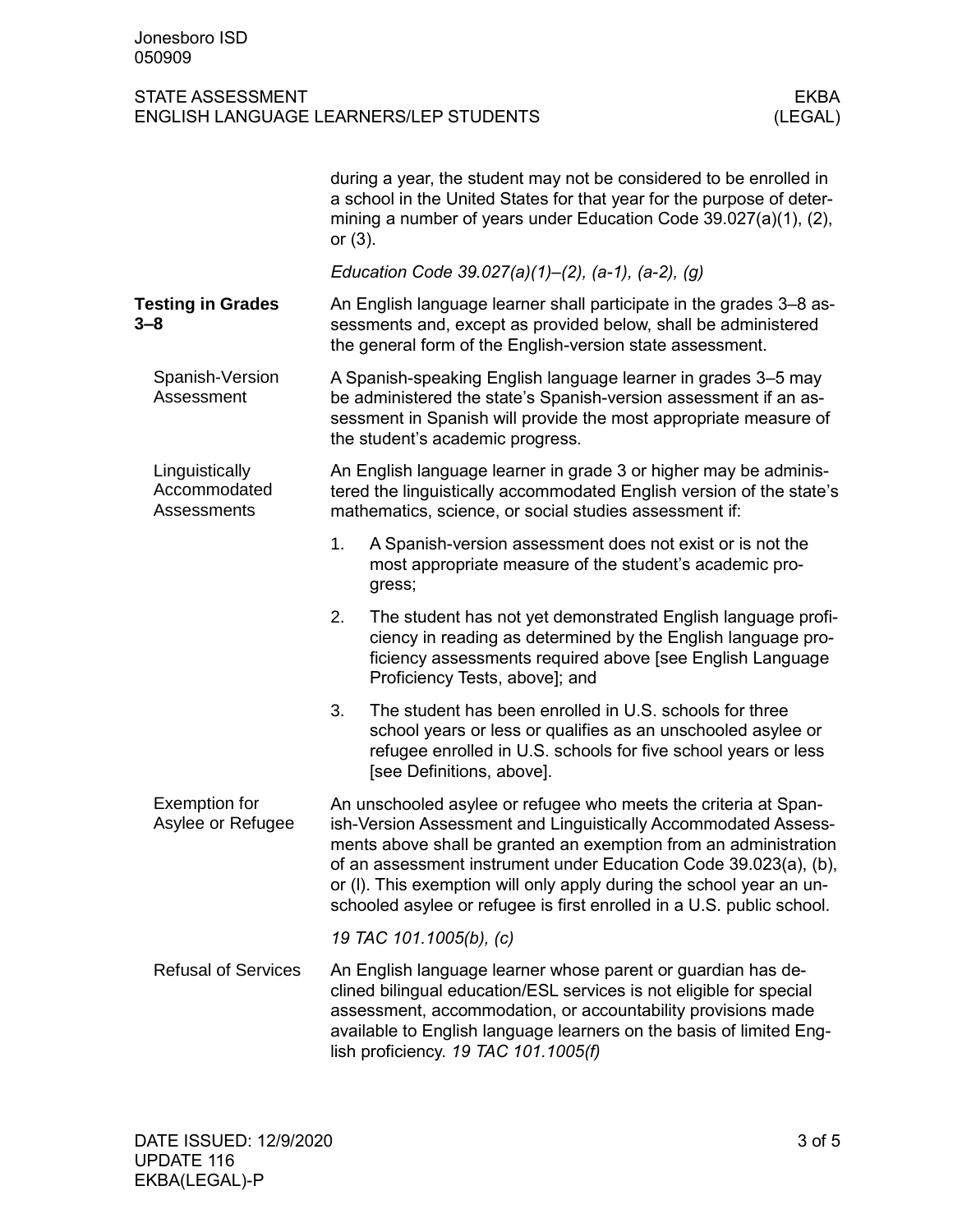| Jonesboro ISD<br>050909                                     |                                                                                                                                                                                                                                                                                                                                                                                                                                                                                                                                                                                                                                                                                                                                                                                                         |                        |
|-------------------------------------------------------------|---------------------------------------------------------------------------------------------------------------------------------------------------------------------------------------------------------------------------------------------------------------------------------------------------------------------------------------------------------------------------------------------------------------------------------------------------------------------------------------------------------------------------------------------------------------------------------------------------------------------------------------------------------------------------------------------------------------------------------------------------------------------------------------------------------|------------------------|
| <b>STATE ASSESSMENT</b>                                     | <b>ENGLISH LANGUAGE LEARNERS/LEP STUDENTS</b>                                                                                                                                                                                                                                                                                                                                                                                                                                                                                                                                                                                                                                                                                                                                                           | <b>EKBA</b><br>(LEGAL) |
| <b>End-of-Course</b><br><b>Assessments</b>                  | An English language learner shall participate in the end-of-course<br>assessments as required by Education Code 39.023(c) and, ex-<br>cept as provided below, shall be administered the general form of<br>the English-version state assessment. 19 TAC 101.1005(b)                                                                                                                                                                                                                                                                                                                                                                                                                                                                                                                                     |                        |
|                                                             | An English language learner shall not be exempt from taking an<br>end-of-course assessment for reasons associated with limited Eng-<br>lish proficiency or inadequate schooling outside the United States,<br>except as provided below.                                                                                                                                                                                                                                                                                                                                                                                                                                                                                                                                                                 |                        |
| Exception                                                   | If an English language learner enrolled in English I or English for<br>Speakers of Other Languages I has not yet demonstrated English<br>language proficiency in reading as determined by the English lan-<br>guage proficiency assessments required above [see English Lan-<br>guage Proficiency Tests, above] and has been enrolled in U.S.<br>schools for three school years or less, or qualifies as an un-<br>schooled asylee or refugee enrolled in U.S. schools [see Defini-<br>tions, above] for five school years or less, then he or she shall not<br>be required to retake the applicable English I assessment in which<br>the student is enrolled each time it is administered if the student<br>passes the course but fails to achieve the passing standard on the<br>assessment [See EKB] |                        |
|                                                             | 19 TAC 101.1007(a), (b)                                                                                                                                                                                                                                                                                                                                                                                                                                                                                                                                                                                                                                                                                                                                                                                 |                        |
| <b>Non-LEP Students</b>                                     | School districts may administer the assessment of academic skills<br>in Spanish to a student who is not identified as limited English pro-<br>ficient but who participates in a bilingual program if the LPAC deter-<br>mines the assessment in Spanish to be the most appropriate<br>measure of the student's academic progress. 19 TAC 101.1005(g)                                                                                                                                                                                                                                                                                                                                                                                                                                                    |                        |
| <b>Special Education</b><br>Selecting<br><b>Assessments</b> | For each English language learner who receives special education<br>services, the student's ARD committee in conjunction with the stu-<br>dent's LPAC shall select the appropriate assessments.                                                                                                                                                                                                                                                                                                                                                                                                                                                                                                                                                                                                         |                        |
|                                                             | The ARD committee shall document the decisions and justifications<br>in the student's individualized education program (IEP).                                                                                                                                                                                                                                                                                                                                                                                                                                                                                                                                                                                                                                                                           |                        |
|                                                             | 19 TAC 101.1005(a)                                                                                                                                                                                                                                                                                                                                                                                                                                                                                                                                                                                                                                                                                                                                                                                      |                        |
|                                                             | In rare cases, the ARD committee in conjunction with the LPAC<br>may determine that it is not appropriate for an English learner who<br>receives special education services to participate in the general re-<br>quired English language proficiency assessment [see English Lan-<br>guage Proficiency Tests, above] for reasons associated with the<br>student's particular disability. Students with the most significant<br>cognitive disabilities who cannot participate in the general English<br>language proficiency assessment, even with allowable accommo-<br>dations, shall participate in the alternate English language profi-                                                                                                                                                             |                        |